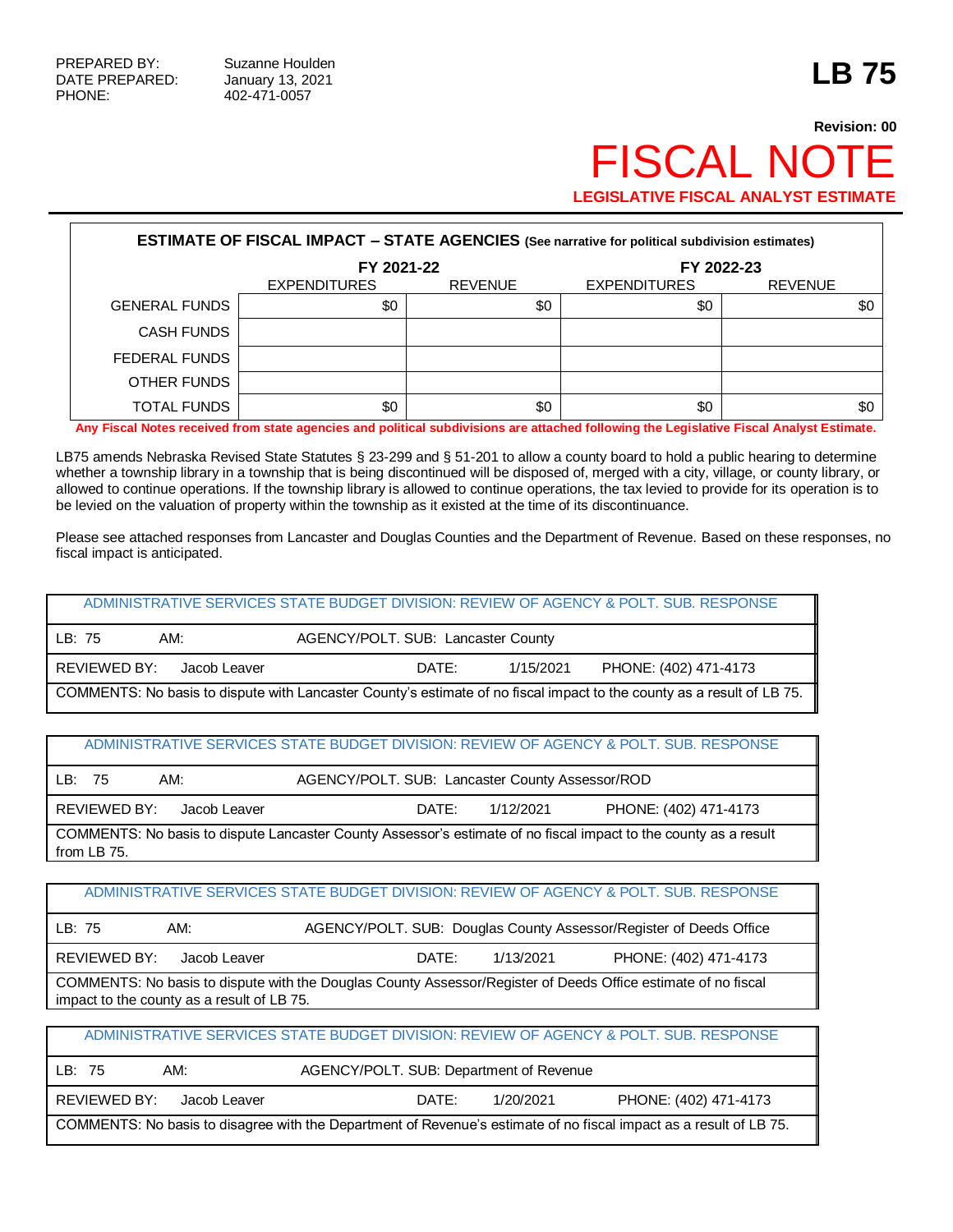**Please complete ALL (5) blanks in the first three lines. 2021**

| $LB(1)$ 75                      |                                                 |                                                                   |                     |                       | <b>FISCAL NOTE</b> |
|---------------------------------|-------------------------------------------------|-------------------------------------------------------------------|---------------------|-----------------------|--------------------|
|                                 | State Agency OR Political Subdivision Name: (2) | <b>Lancaster County</b>                                           |                     |                       |                    |
| Prepared by: (3)                | Dennis Meyer                                    | Date Prepared: (4) 1-14-21                                        |                     | Phone: <sup>(5)</sup> | 402-441-6869       |
|                                 |                                                 | <b>ESTIMATE PROVIDED BY STATE AGENCY OR POLITICAL SUBDIVISION</b> |                     |                       |                    |
|                                 | <b>EXPENDITURES</b>                             | FY 2021-22<br><b>REVENUE</b>                                      | <b>EXPENDITURES</b> | FY 2022-23            | <b>REVENUE</b>     |
| <b>GENERAL FUNDS</b>            |                                                 |                                                                   |                     |                       |                    |
| <b>CASH FUNDS</b>               |                                                 |                                                                   |                     |                       |                    |
| <b>FEDERAL FUNDS</b>            |                                                 |                                                                   |                     |                       |                    |
| <b>OTHER FUNDS</b>              |                                                 |                                                                   |                     |                       |                    |
| <b>TOTAL FUNDS</b>              |                                                 |                                                                   |                     |                       |                    |
| <b>Explanation of Estimate:</b> |                                                 |                                                                   |                     |                       |                    |
| No Fiscal Impact.               |                                                 |                                                                   |                     |                       |                    |

| <b>BREAKDOWN BY MAJOR OBJECTS OF EXPENDITURE</b> |                                                      |  |                                    |                                    |  |  |  |  |
|--------------------------------------------------|------------------------------------------------------|--|------------------------------------|------------------------------------|--|--|--|--|
| <b>Personal Services:</b>                        |                                                      |  |                                    |                                    |  |  |  |  |
| <b>POSITION TITLE</b>                            | <b>NUMBER OF POSITIONS</b><br>$21 - 22$<br>$22 - 23$ |  | $2021 - 22$<br><b>EXPENDITURES</b> | $2022 - 23$<br><b>EXPENDITURES</b> |  |  |  |  |
|                                                  |                                                      |  |                                    |                                    |  |  |  |  |
|                                                  |                                                      |  |                                    |                                    |  |  |  |  |
|                                                  |                                                      |  |                                    |                                    |  |  |  |  |
|                                                  |                                                      |  |                                    |                                    |  |  |  |  |
|                                                  |                                                      |  |                                    |                                    |  |  |  |  |
|                                                  |                                                      |  |                                    |                                    |  |  |  |  |
|                                                  |                                                      |  |                                    |                                    |  |  |  |  |
|                                                  |                                                      |  |                                    |                                    |  |  |  |  |

\_\_\_\_\_\_\_\_\_\_\_\_\_\_\_\_\_\_\_\_\_\_\_\_\_\_\_\_\_\_\_\_\_\_\_\_\_\_\_\_\_\_\_\_\_\_\_\_\_\_\_\_\_\_\_\_\_\_\_\_\_\_\_\_\_\_\_\_\_\_\_\_\_\_\_\_\_\_\_\_\_\_\_\_\_\_\_\_\_\_\_\_\_\_\_\_\_\_\_\_\_ \_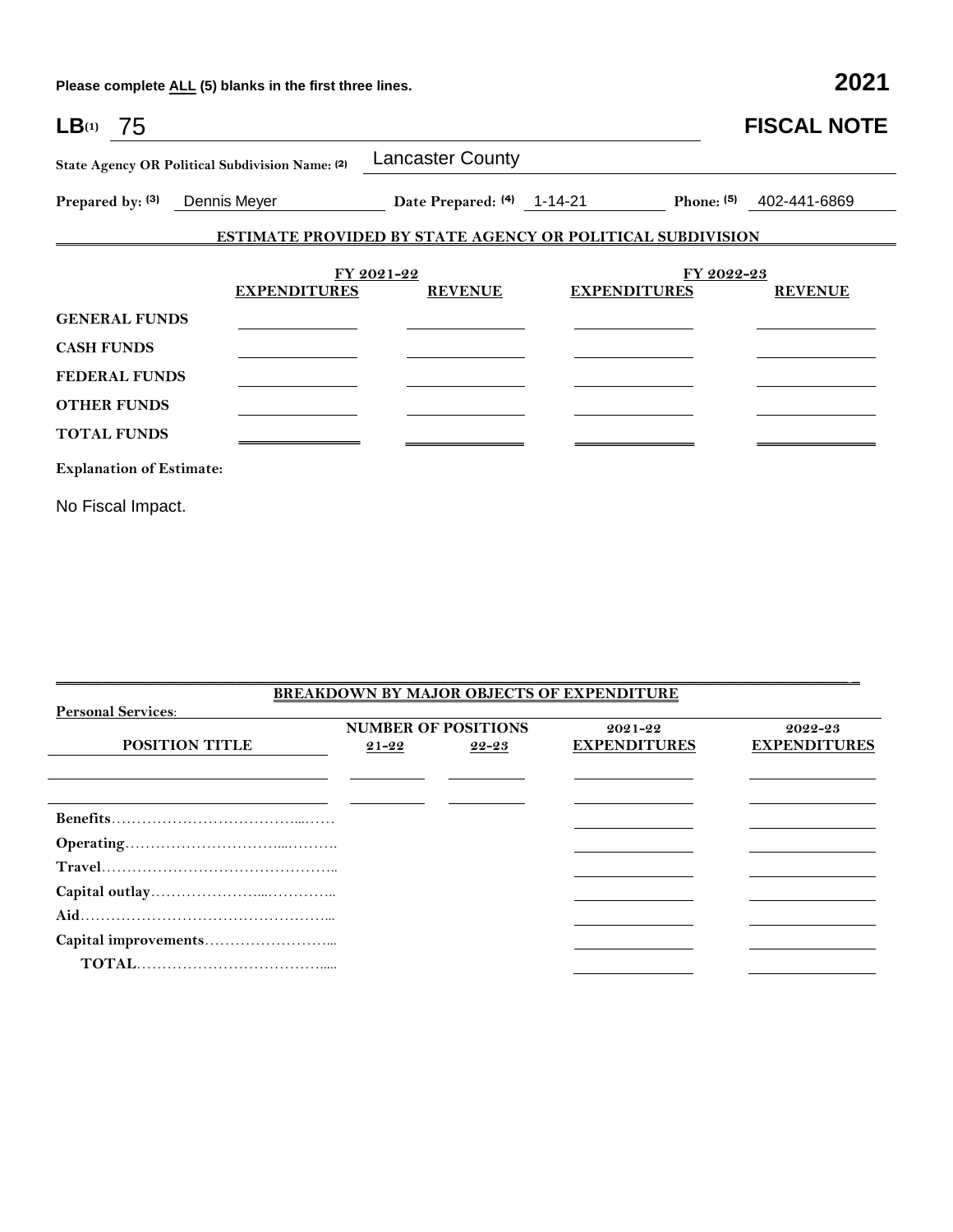**Please complete ALL (5) blanks in the first three lines. 2021**

| $LB(1)$ 75         |                                 |                                                 |                                                                   |                     |                       | <b>FISCAL NOTE</b> |
|--------------------|---------------------------------|-------------------------------------------------|-------------------------------------------------------------------|---------------------|-----------------------|--------------------|
|                    |                                 | State Agency OR Political Subdivision Name: (2) | <b>Lancaster County Assessor/ROD</b>                              |                     |                       |                    |
|                    |                                 | Prepared by: (3) Scott Gaines                   | Date Prepared: (4) 1/8/21                                         |                     | Phone: <sup>(5)</sup> | 402-441-6580       |
|                    |                                 |                                                 | <b>ESTIMATE PROVIDED BY STATE AGENCY OR POLITICAL SUBDIVISION</b> |                     |                       |                    |
|                    |                                 | <b>EXPENDITURES</b>                             | FY 2021-22<br><b>REVENUE</b>                                      | <b>EXPENDITURES</b> | FY 2022-23            | <b>REVENUE</b>     |
|                    | <b>GENERAL FUNDS</b>            |                                                 |                                                                   |                     |                       |                    |
| <b>CASH FUNDS</b>  |                                 |                                                 |                                                                   |                     |                       |                    |
|                    | <b>FEDERAL FUNDS</b>            |                                                 |                                                                   |                     |                       |                    |
|                    | <b>OTHER FUNDS</b>              |                                                 |                                                                   |                     |                       |                    |
| <b>TOTAL FUNDS</b> |                                 |                                                 |                                                                   |                     |                       |                    |
|                    | <b>Explanation of Estimate:</b> |                                                 |                                                                   |                     |                       |                    |

No Fiscal Impact to Lancaster County.

|                           |           |                            | <b>BREAKDOWN BY MAJOR OBJECTS OF EXPENDITURE</b> |                     |
|---------------------------|-----------|----------------------------|--------------------------------------------------|---------------------|
| <b>Personal Services:</b> |           |                            |                                                  |                     |
|                           |           | <b>NUMBER OF POSITIONS</b> | 2021-22                                          | 2022-23             |
| <b>POSITION TITLE</b>     | $21 - 22$ | 22-23                      | <b>EXPENDITURES</b>                              | <b>EXPENDITURES</b> |
|                           |           |                            |                                                  |                     |
|                           |           |                            |                                                  |                     |
|                           |           |                            |                                                  |                     |
|                           |           |                            |                                                  |                     |
|                           |           |                            |                                                  |                     |
|                           |           |                            |                                                  |                     |
|                           |           |                            |                                                  |                     |
|                           |           |                            |                                                  |                     |
|                           |           |                            |                                                  |                     |
|                           |           |                            |                                                  |                     |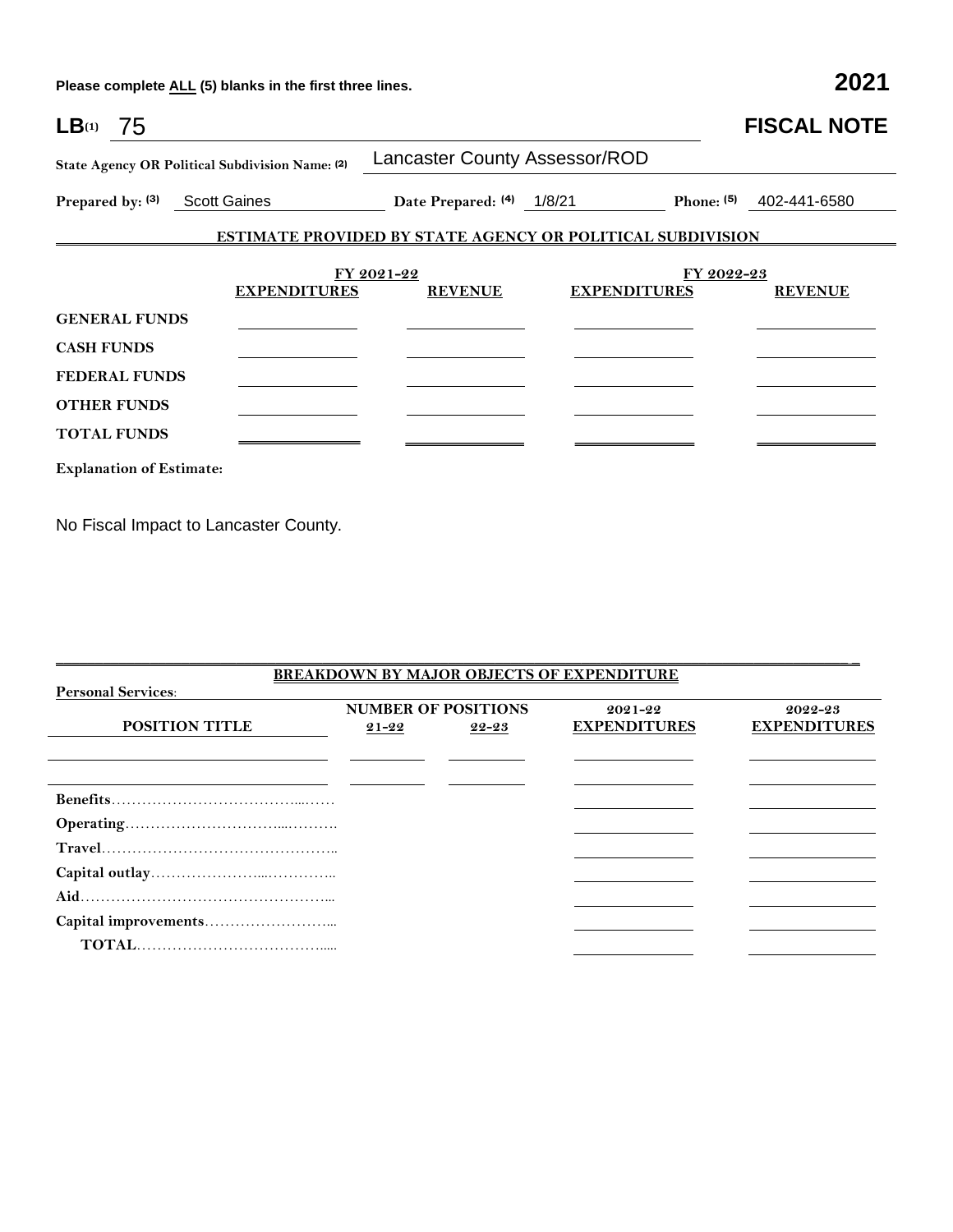**Please complete ALL (5) blanks in the first three lines. 2021**

| LB <sup>(1)</sup>                               | 75                   |                                                                                                            |                                                                   |                     |              | <b>FISCAL NOTE</b> |
|-------------------------------------------------|----------------------|------------------------------------------------------------------------------------------------------------|-------------------------------------------------------------------|---------------------|--------------|--------------------|
| State Agency OR Political Subdivision Name: (2) |                      | Douglas County Assessor/Register of Deeds Office                                                           |                                                                   |                     |              |                    |
|                                                 | Prepared by: (3)     | Michael Goodwillie,<br><b>Compliance Officer</b><br>Douglas County<br>Assessor/Register of Deeds<br>Office | Date Prepared: (4)                                                | 1/12/2021           | Phone: $(5)$ | (402) 444-6703     |
|                                                 |                      |                                                                                                            | <b>ESTIMATE PROVIDED BY STATE AGENCY OR POLITICAL SUBDIVISION</b> |                     |              |                    |
|                                                 |                      | FY 2021-22                                                                                                 | FY 2022-23                                                        |                     |              |                    |
|                                                 |                      | <b>EXPENDITURES</b>                                                                                        | <b>REVENUE</b>                                                    | <b>EXPENDITURES</b> |              | <b>REVENUE</b>     |
|                                                 | <b>GENERAL FUNDS</b> | 0                                                                                                          | 0                                                                 | 0                   |              | 0                  |
| <b>CASH FUNDS</b>                               |                      |                                                                                                            |                                                                   |                     |              |                    |
|                                                 | <b>FEDERAL FUNDS</b> |                                                                                                            |                                                                   |                     |              |                    |
|                                                 | <b>OTHER FUNDS</b>   |                                                                                                            |                                                                   |                     |              |                    |
|                                                 | <b>TOTAL FUNDS</b>   |                                                                                                            |                                                                   |                     |              |                    |

**Explanation of Estimate: LB 75 seems to deal with situations in which a township organization is discontinued and provides for a levy to continue the library if it is continued rather than being dissolved or merged with another library. It might provide a small amount of work to set up a special tax district for the library levy (using the boundaries of the town that has been dissolved) and to keep track of that levy for the purposes of putting together the annual tax list, but we have existing staff keep track of levies as it is and one more does not add enough additional work to change our staffing needs or expenses. LB 75 has no fiscal impact on our office.**

| <b>BREAKDOWN BY MAJOR OBJECTS OF EXPENDITURE</b> |                            |       |                     |                     |  |  |  |
|--------------------------------------------------|----------------------------|-------|---------------------|---------------------|--|--|--|
| <b>Personal Services:</b>                        |                            |       |                     |                     |  |  |  |
|                                                  | <b>NUMBER OF POSITIONS</b> |       | $2021 - 22$         | 2022-23             |  |  |  |
| POSITION TITLE                                   | $21 - 22$                  | 22-23 | <b>EXPENDITURES</b> | <b>EXPENDITURES</b> |  |  |  |
|                                                  |                            |       |                     |                     |  |  |  |
|                                                  |                            |       |                     |                     |  |  |  |
|                                                  |                            |       |                     |                     |  |  |  |
|                                                  |                            |       |                     |                     |  |  |  |
|                                                  |                            |       |                     |                     |  |  |  |
|                                                  |                            |       |                     |                     |  |  |  |
|                                                  |                            |       |                     |                     |  |  |  |
|                                                  |                            |       |                     |                     |  |  |  |
|                                                  |                            |       |                     |                     |  |  |  |
|                                                  |                            |       |                     |                     |  |  |  |
|                                                  |                            |       |                     |                     |  |  |  |
|                                                  |                            |       |                     |                     |  |  |  |

 $\overline{\phantom{a}}$  , and the state of the state of the state of the state of the state of the state of the state of the state of the state of the state of the state of the state of the state of the state of the state of the stat